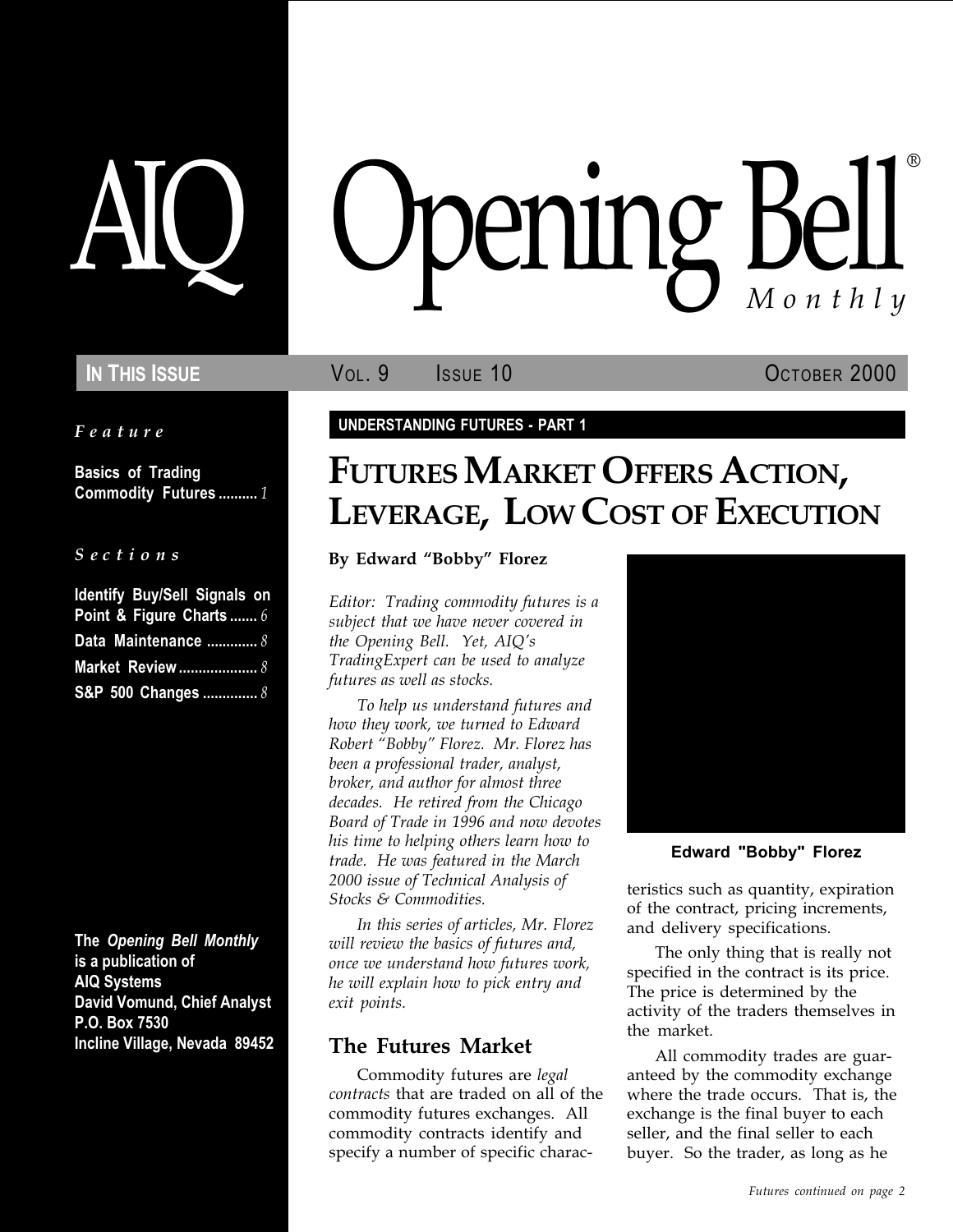# AIQ Opening Bell

# FUTURES continued . . .

follows the proper protocol for order placement, needn't worry about whom he buys from or sells to.

Most people think of pork bellies or wheat when we discuss commodity futures but stock index futures, interest rate futures, and US dollar futures all fall under the "commodity futures" umbrella as well. Opening Bell readers are more interested in stock index futures than they are in grains or livestock so that is where we'll keep our concentration.

Stock index futures represent the actual stock index as a tradable financial product. It is a futures contract for a basket of stocks as represented by a stock index and its price represents some multiple of the stock index's actual value.

There are several securities that one can purchase which track a market index but the ones that offer the biggest bang-for-the-buck are stock index futures. Nothing in the equities market compares to the action, leverage, and low transaction cost offered by the futures market.

Traders often prefer the futures market because of the

# PLEASE SEND CORRESPONDENCE TO:

Opening Bell Monthly G.R. Barbor, Editor P.O. Box 7530 Incline Village, NV 89452

AIQ Opening Bell Monthly does not intend to make trading recommendations, nor do we publish, keep or claim any track records. It is designed as a serious tool to aid investors in their trading decisions through the use of AIQ software and an increased familiarity with technical indicators and trading strategies. AIQ reserves the right to use or edit submissions.

For subscription information, phone 1-800-332-2999 or 1-775-831-2999. © 1992-2000 , AIQ Systems

leverage, quick settlement, and low cost of execution. If traders reverse their stock index positions the same day there is, in effect, no margin requirements. That is, if they day-trade then they have no margin requirements at all in the commodity markets.

And commodity trades clear overnight. So, if traders want today's trading profits, they can have them tomorrow.

Contrast this with the stock market. In the equities market, the margin requirements apply from one session to the next until the trade clears, which usually takes three days. This is true even if a

Most people think of pork bellies or wheat when we discuss commodity futures but stock index futures, interest rate futures, and US dollar futures all fall under the 'commodity futures' umbrella as well.

trader reverses his trades during the day.

Again, you can see why a trader gets a much greater bangfor-the buck in the commodity futures market. Margin requirements are usually 2% to 5% of the contract's value and, for all practical purposes, there aren't any daytrade margin requirements.

There are other outstanding differences between commodity futures and equities trading. An important one, and one that creates an uneven playing field, is that inside information is not illegal in the commodities market.

It isn't illegal for those on the inside of a market moving announcement (like a colossal merger, for instance) to take an appropriate position in the stock

index futures. They could likely get away with this in the commodities market, whereas if they were to take a corresponding position in the shares of the hypothetical merger they could end up in jail.

Another big difference between futures and equities is you can't keep a futures contract in a permanent portfolio. For example, if a trader decided to buy 100 shares of Intel Corporation for a day trade but then chose not to sell, he could then decide to keep the shares in a permanent portfolio. The trader cannot do this in the stock index futures market

even if the trader held the contract through its last trading day. At the end of the last trading day of the contract, he would have to settle up what he owed or else take what was owed him at the settlement price at the end of that day.

If the trader had originally purchased at a price lower than this settlement

price, then he would have a profit. Had he purchased at a higher price, then a loss would be debited from his trading account.

A final difference between equities and futures is that there is no uptick rule for stock index futures contracts.

An example of stock index futures is found in **Figure 1**, a chart of the S&P 500 Futures. Trendlines and chart patterns can be analyzed just as they can on the index itself.

In order to trade a stock index futures product, a trader must first establish a commodity futures trading account with a brokerage firm. After making a deposit, all you have to do to trade in the commodities markets is to call your broker. You can trade with a market order, trade at a certain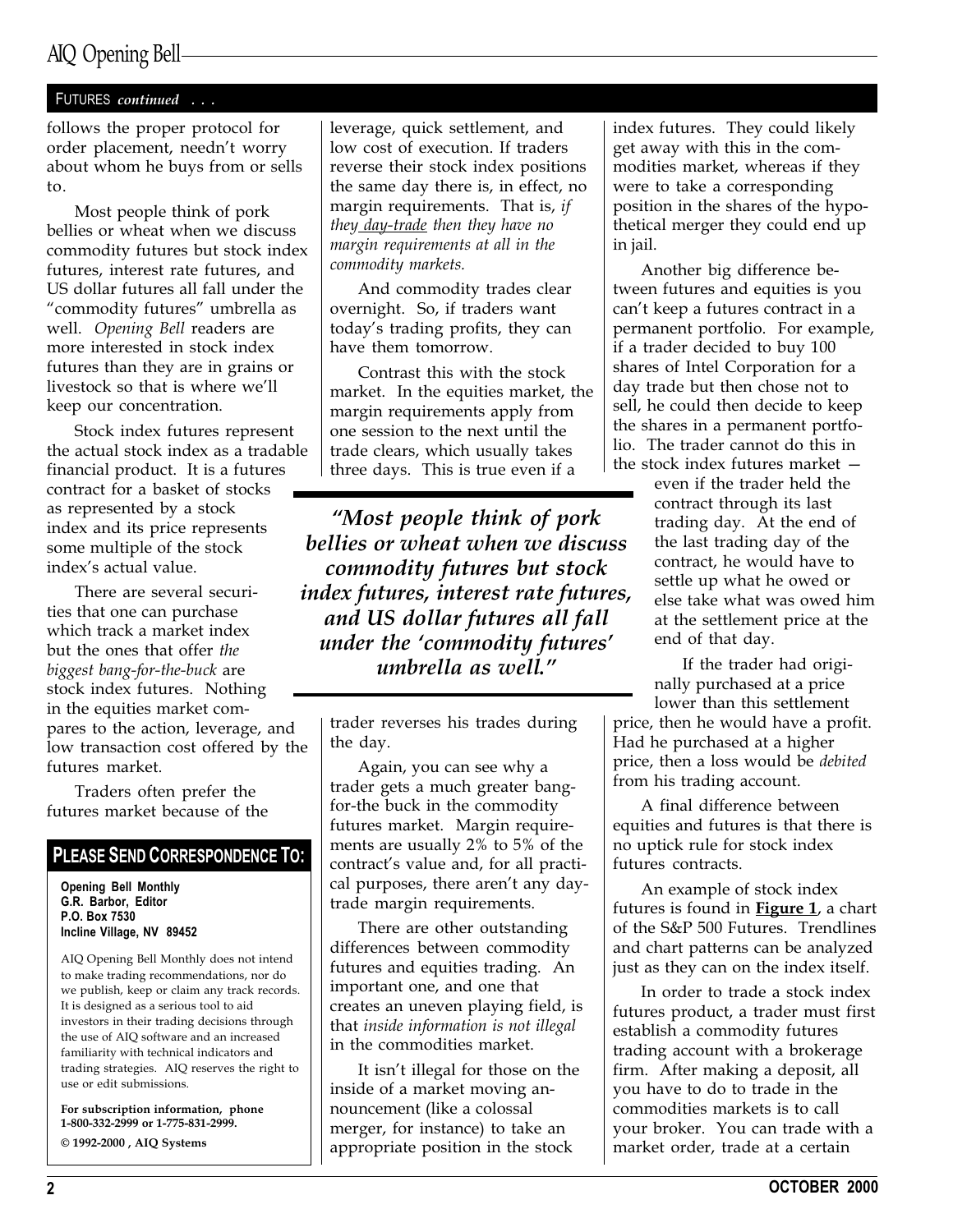# FUTURES continued . . .

have an online trading account, then you would input this information yourself into your PC. This process is similar to what you do with equity accounts.

 When a trader buys or sells a stock index futures contract, he generally considers five different ones: the S&P (Standard & Poor's 500 Index), the E-mini S&P, the Dow Jones Industrial Average Index, the Nasdaq 100, and the Emini Nasdaq 100. All of these stock index futures contracts are traded in Chicago.

The E-mini S&P 500 and the Emini Nasdaq 100 are traded exclusively on the computer and represent a true trader-to-trader market, one that is very fast and efficient. There is no floor broker. Even in chaotic markets, you receive instant notification on an executed trade.

Following is a breakdown of some of the stock index futures products.

# The S&P 500

The S&P 500 Index represents about 70% of total domestic U.S. equity market capitalization. Every stock in the index is weighted according to its individual capitalization. Thus, its value is influenced more by the stocks with the greatest capitalization.

Currently, the largest-cap stocks in the S&P 500 index are General Electric, Coca Cola, Exxon, Microsoft, Merck & Co, Royal Dutch Petroleum, Intel, Phillip Morris, Proctor & Gamble, and IBM.

Average daily volume for the S&P 500 futures contract is usually well in excess of 50,000 contracts, and regularly exceeds 100,000 contracts. On chaotic days, over



200,000 contracts can trade.

A total daily volume of 50,000 contracts may not sound like a lot of volume when compared to the hundreds of millions of shares that are regularly traded on the New York Stock Exchange or on the Nasdaq. But one must stop and figure what is being compared

There are several securities that one can purchase which track a market index but the ones that offer the biggest bang-for-the-buck are stock index futures .

> because the value of each S&P contract is enormous.

For instance, on the last trading session of the second quarter of this year the September 2000 contract closed at 1468. At that closing price just one contract was worth \$367,000.

How is this calculated? Every stock index futures contract trades at a multiple as stipulated by the

legal terms of the contract. For the S&P, each contract is \$250 times the future's price. In order to figure exactly how many dollars it is worth just multiply the contract's price times the multiple of \$250. So at the end of the quarter we take the September 2000 contract price times 250.

## $1468 \text{ X } $250 = $367,000$

Now, that's a lot of money for one single contract. Compare that to the usual minimum position in the stock market, a 100 lot of some common stock. An equivalent would be a stock whose per share value equals

\$3,670.

# \$367,000 ÷ 100 shares = \$3,670 per share

And in the stock market, at 50% margin, a trader must have \$183,500 in his margin account to stay out of margin violation if he were to trade no more than 100 shares of this hypothetical stock. Few traders, very few, keep that

Futures continued on page 4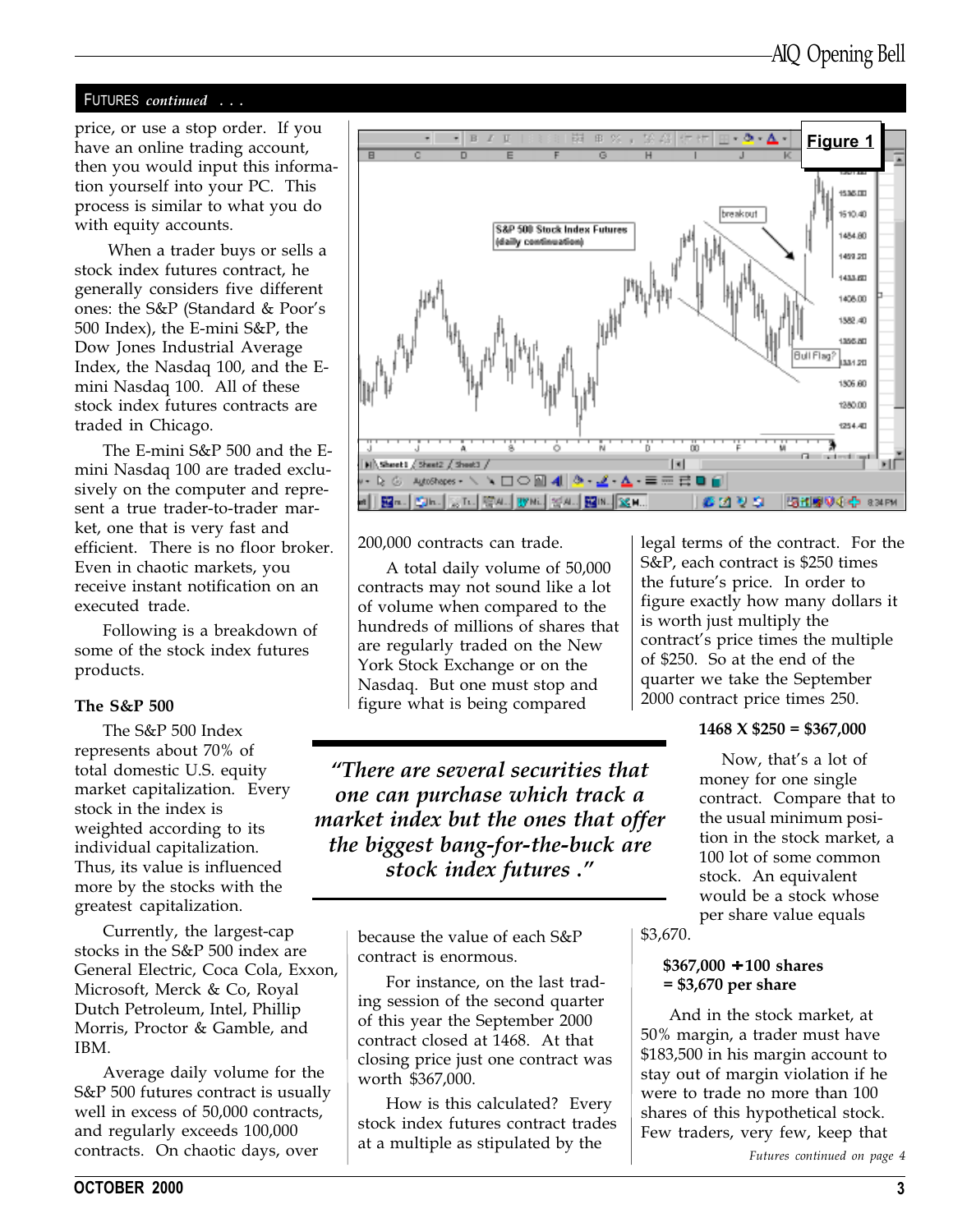# AIQ Opening Bell

# FUTURES continued . . .

their margin accounts. Yet the overnight margin for the S&P is about \$23,000, and the "suggested" day-trade minimum is only about \$8,000.

The S&P contract trades once for every ten points. For instance, at 1468, the next up tick will be 1468.10. This minimum one tick difference represents \$25 in value.

 $1468.10 \text{ X } $250 = $367,025$ and \$367,025 - \$367,000 = \$25

Alternately, the next down tick from 1468 would be 1467.90, and this would be equivalent to \$25 as well. Thus, if the market should rally to 1469, or 100 ticks higher, this would amount to \$250. Were it to decline to 1467, this would again be worth \$250.

The S&P is an extremely volatile market and it moves in 100 point increments within minutes all day long.

### E-mini S&P 500

The E-mini S&P, a derivative of the S&P contract described above, is the most active of all of the stock index futures contracts. The Emini's daily volume regularly exceeds 70,000, considerably greater than the volume of the full valued S&P.

The E-mini S&P is a very popular market for professional as well as novice traders. Its contract size is one-fifth that of the full valued S&P. Therefore the E-mini S&P contracts are valued by multiplying the future's price by \$50.

Each tick is worth \$12.50, and there are only four ticks per 100 points in the E-mini S&P (i.e. one tick every 25 points). Therefore, a 100-point swing in the E-mini S&P is worth \$50 whereas a 100-point



swing in the full sized one is worth \$250.

## \$12.50 per-tick x 4 ticks (per 100 points) = \$50 per 100 points

The minimal price increment is 25 points. Thus, if the last price of an E- mini S&P 500 is 1468, its next up-tick will be 1468.25. Conversely, its next down-tick from 1468 would be 1467.75.

### E-mini Nasdaq 100

The E-mini Nasdaq 100 is the second most popularly traded stock index futures contract. The daily volume is regularly above 40,000 contracts and is greatly in excess of the original contract that it was derived from, the Nasdaq 100.

One of the key variables of its popularity is the volatility of the index itself. It is not unusual for the Nasdaq 100 to swing over 100 points during the day. This would be equivalent to \$2,000 per contract.

The E-mini Nasdaq contracts are valued by multiplying the futures price by \$20. For example, if the contract is trading at 4020.00, the value of the contract is \$80,400 (\$20 x 4020.00).

The minimum price movement of the futures, or tick, is 0.50 index points or \$10 per contract. If the futures contract moves one tick, from 4020.00 to 4020.50, a long (buying) position would be credited \$10, and a short (selling) position would be debited \$10.

The Nasdaq 100 index is based on the 100 largest non-financial stocks listed on the Nasdaq Stock Market with each stock having individual weighting within the index as a result of its capitalization. Currently, the top 10 stocks in the index are Microsoft, Intel, Cisco Systems, MCI Worldcom, Dell, Sun Micro Systems, Amazon.com, Amgen, Level 3 Communications, and Yahoo.

# Using Futures for a Perspective of Financial Trends

Although it is rarely mentioned, one of the great benefits of commodity futures analysis is that traders can get a precise, daily thumbnail sketch of national and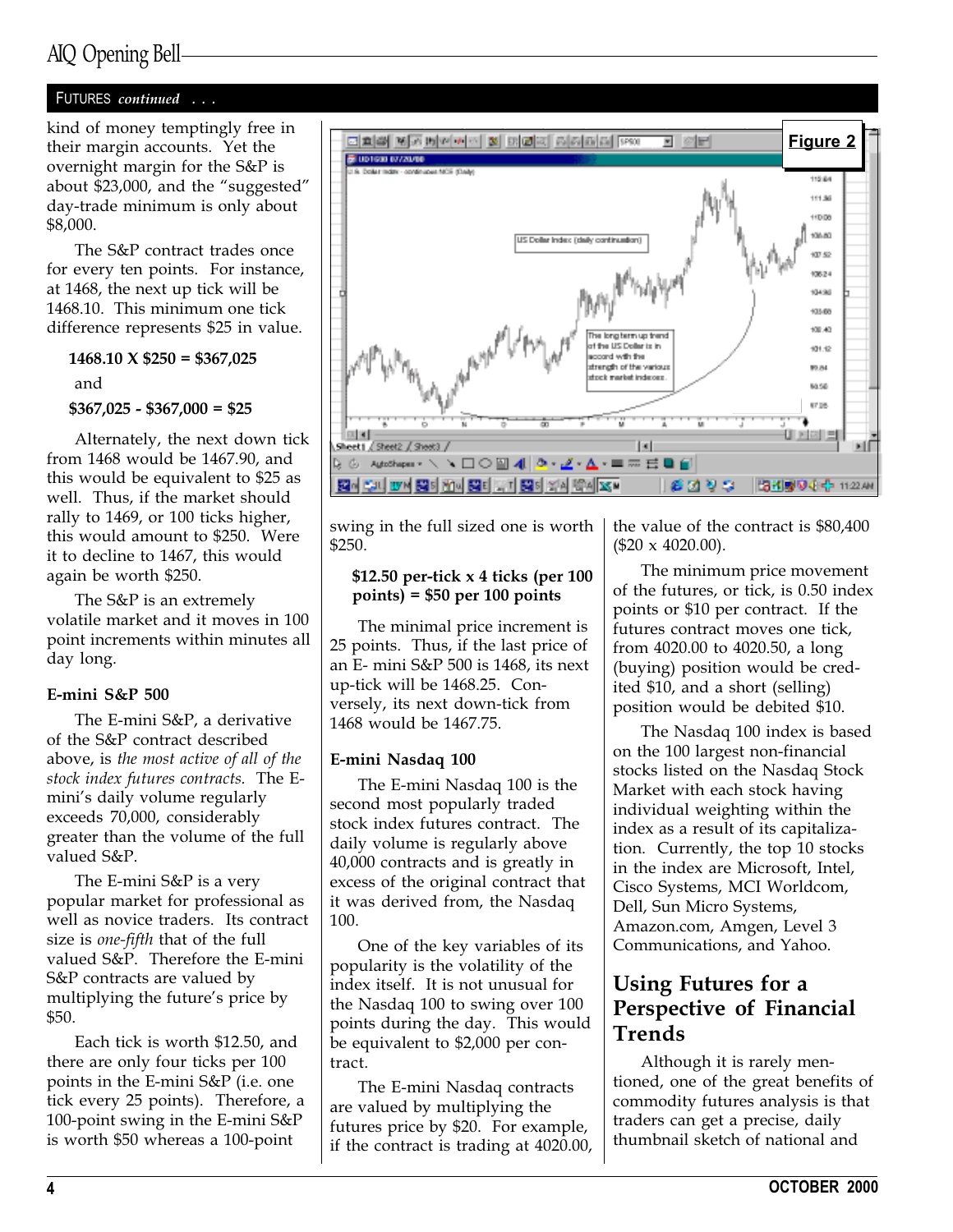# FUTURES continued . . .

worldwide financial trends and conditions. All they have to do is follow certain essential commodity futures contracts on their computer; specifically, the US Dollar, Interest Rates, and Inflationary Indicators.

# The US Dollar (Figures 2  $\&$  3)

First and foremost, a trader wants to keep an eye on the trend of the US Dollar against the currencies of its major international trading partners. The major currencies to bear in mind are the continental European currencies and the Japanese Yen.

A majority of the continental European currencies are represented by a commodities market called the "Eurocurrency". It is traded along with many other international currencies at the IMM (International Monetary Market), a division of the Chicago Mercantile Exchange.

The Japanese Yen, also traded at the IMM, is another important currency to watch. Canadian Dollars and the Mexican Pesos are traded at the IMM as well.

Traders can follow all of these currencies or they can get a general overview of the US Dollar's trend by watching only this one currency market. This is a thinly traded market at the New York Cotton Exchange called the US Dollar Index (end-of-day ticker symbol is UD1600).

Even though the US Dollar Index is quite inactive compared to the much more liquid currency futures contracts traded at the IMM, it does give clear indications of the dollar's long and short-term trends. The dollar's value is the lynch-pin that eventually determines the value of everything in the U.S. It is the worldwide



standard of exchange. If it is in a strong position, then generally the U.S. stock market is strong as well.

The fundamental story behind this phenomenon is that foreign

One of the great benefits of commodity futures analysis is that traders can get a daily thumbnail sketch of national and worldwide financial trends and conditions.

> investors holding long US dollars are looking for a place to safely invest them. They are seeking the highest yield for them as well.

> For almost two decades the most fruitful investment for dollars held offshore has been the U.S. stock market. This is in deference to the more traditional investments they would have made such as US Treasury securities or the CD's of a money center bank.

Foreigners should continue

investing in our stock market as long as its up-trend is maintained, or until the value of the dollar begins to decline against their own currency. Should this occur, then they would likely divest their US

> equities and convert the dollars they receive into their own currency.

To remain invested in the U.S. while the dollar is declining diminishes their total return, even if their investments in the U.S. stock market are profitable. That is why it is important to

watch the trend of the US dollar. All major U.S. stock market selloffs since the 1970's were the result of a declining and overvalued dollar.  $\blacksquare$ 

Next month: A look at interest rates and inflationary indicators, plus a summary of federal and private reports that give a fundamental perspective.

Mr. Florez offers free training online at www.synchronomics.com.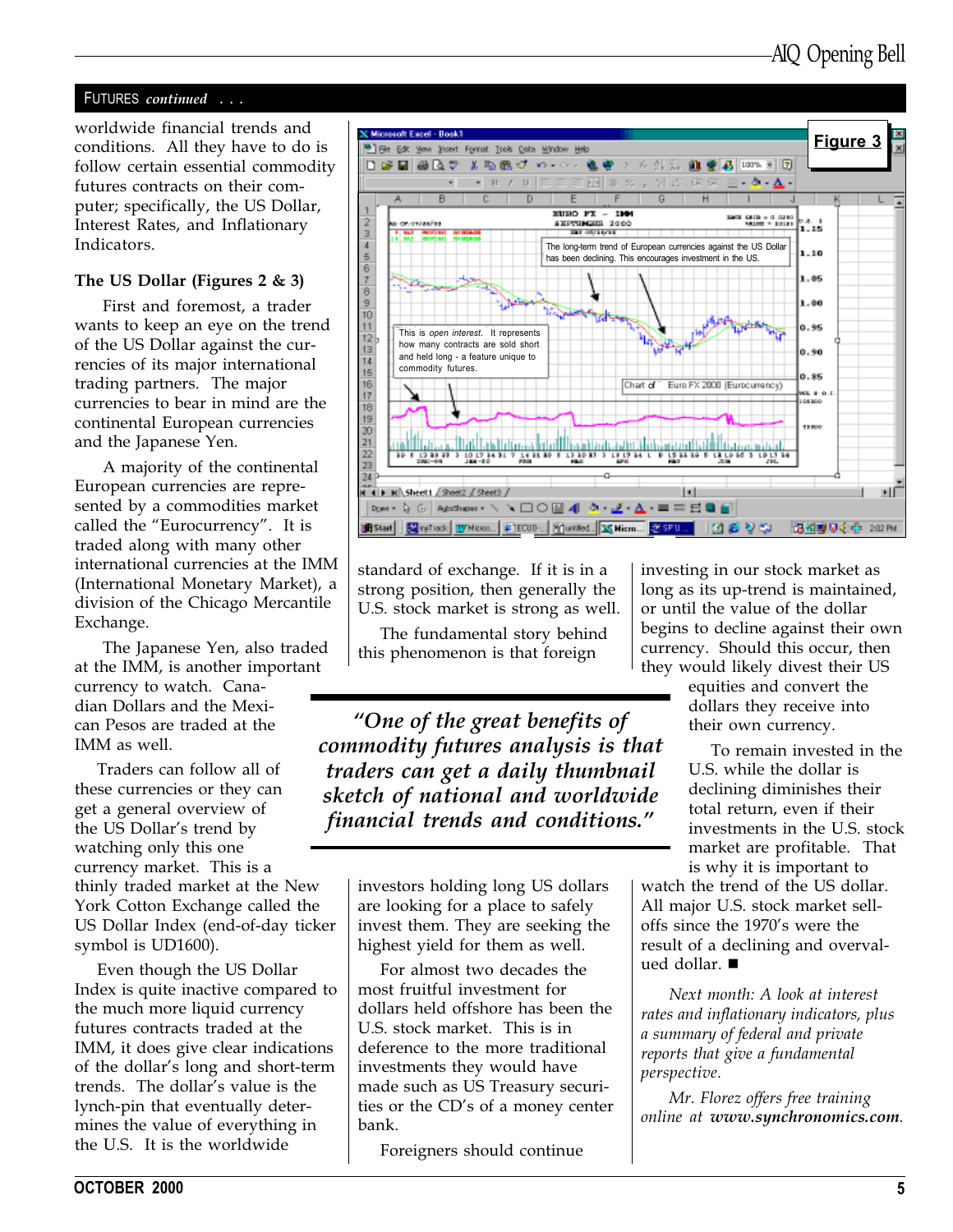# POINT AND FIGURE CHARTING- Part 2

# IDENTIFY SIGNIFICANT SIGNALS WITH POINT AND FIGURE CHART PATTERNS

By David Vomund

#### DAVID VOMUND

This is the second of two articles on the interpretation of Point and Figure charting. Last month, we began to identify buy and sell signals and explored the Symmetrical Triangle and Triple Top patterns.

A buy signal is registered on<br>a Point and Figure chart<br>moves higher than the previous a Point and Figure chart when one column of  $X's$ column of  $X$ 's. The theory behind a buy signal is that the stock is able to rise above an important resistance level. A buy signal is never registered when a stock is at or near its lows. Instead, the buy signal comes when a stock "breaks out" above resistance. The stock then remains on a buy signal until a column of O's falls below a previous column of O's.

After a break above resistance, a stock often retests its breakout before heading higher. Because of this, many traders wait for the retest before they buy. Look for a Bullish Catapult formation to buy after a successful retest. For this pattern, the stock must first give a Triple Top buy signal, but after that signal sellers temporarily emerge. Sometime before hitting the lows of the previous column of  $O's$ , the stock rallies and the buy signal is registered when the final column of  $X's$ moves above the previous column of  $X's$ .

An example of this Bullish Catapult pattern can be seen in Figure 4, a chart of ADC Telecom-



munications (ADCT). In May, ADCT reached \$32 on four occasions but sellers emerged each time. On its fifth attempt ADCT moved above that level, registering a Triple Top buy signal. The stock only rose to \$34 and sellers promptly emerged. Selling was

By using Point and Figure chart patterns you won't buy at the lows because it always takes upward price movement before a buy signal is registered."

short-lived and ADCT rose again. The Bullish Catapult buy signal came at \$35 when the last column of  $X$ 's rose above the previous column of  $X$ 's.

Editor's Note: TradingExpert does not have the capability to draw trendlines on a Point and Figure chart. Trendlines were inserted on the charts in this article to help highlight the chart patterns.

A variation of the Triple Top is the Spread Triple Top pattern. This is a very broad formation and forms during consolidation peri-

ods. The buy signal on this pattern is generated when the stock penetrates three tops. The tops need not be in succession, however. There are intervening moves between the price tops. An example of a Spread Triple

Top pattern is found in **Figure** 5. Paine Webber (PWJ) reached \$47 on three different occasions but sellers emerged each time. It wasn't until the last column of  $X's$ that PWJ was able to rise above the \$47 resistance level, giving a Spread Triple Top buy signal.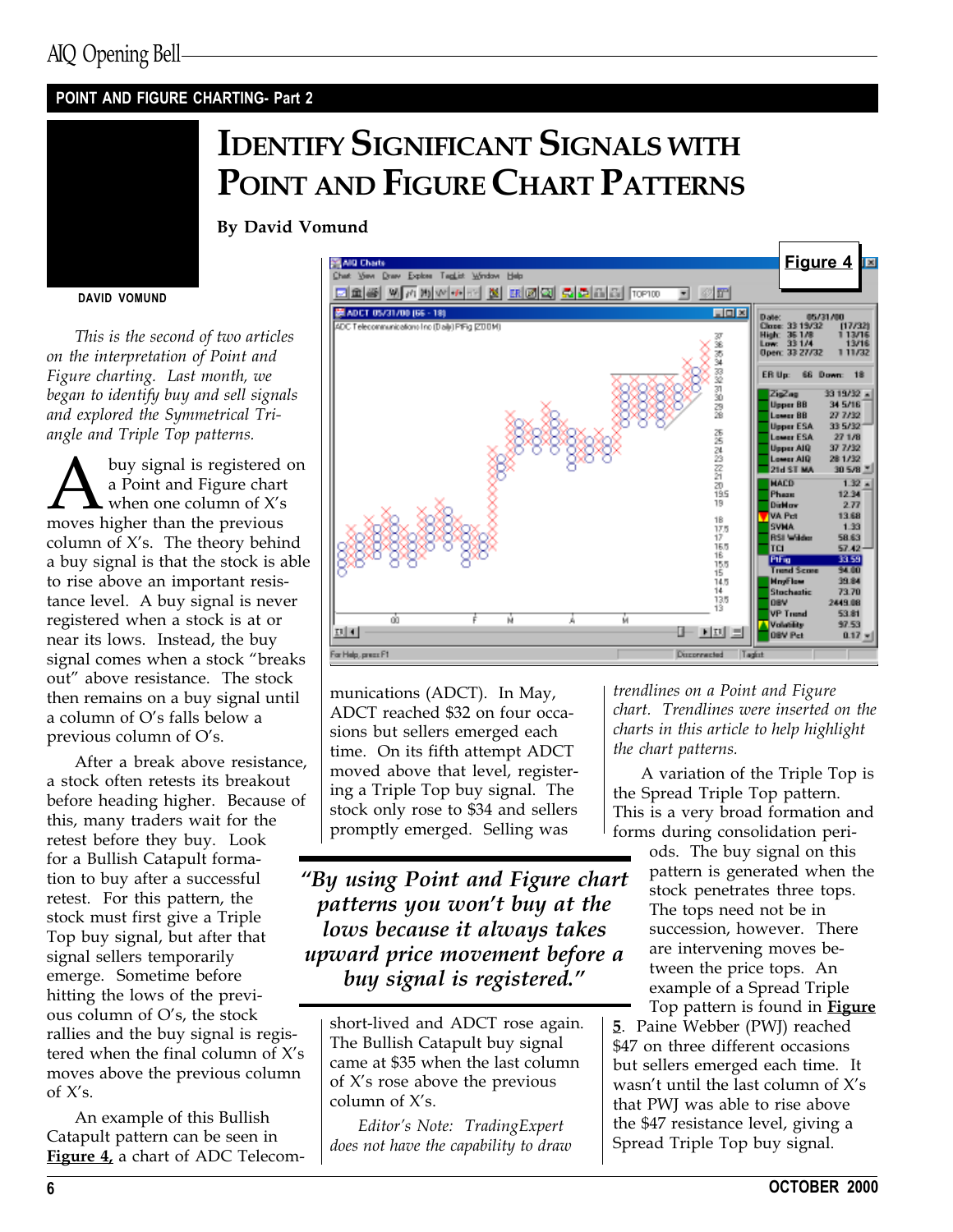## POINT AND FIGURE CHARTING continued . . .

chart patterns you won't buy at the lows because it always takes upward price movement before a buy signal is registered. One pattern that would qualify as a bottom-fishing pattern because it requires significant weakness is the Bullish Signal Reversal. Under this pattern, you must have at least five columns of lower highs and lower lows. As the stock moves lower the Point and Figure chart is obviously bearish. The buy signal is registered when a column of  $X's$ finally moves higher than the previous column of  $X$ 's. This pattern requires at least seven columns in its formation.

**Figure 6** shows a Bullish Signal Reversal. Reebok Int'l (RBK) was one of the worst performing stocks in the second half of 1999 and it formed a pattern of lower highs and lower lows. It wasn't until March 2000 that RBK rallied enough to have a column of  $X's$ move higher than its previous column of  $X$ 's. The downtrend had ended.

The best way to learn Point



and Figure techniques is to scroll through a list of stocks, identifying the patterns that we have discussed. Nearly every stock will show one or more of these patterns. For example, look at Figure 5. Can you identify a slight variation of the Bullish Signal Reversal early in 2000 as well as the Triple

Top buy signal that occurred before the Bullish Catapult pattern that we discussed? If you can identify the patterns in the past, it will help you to identify patterns as they develop.

The Point and Figure charting technique was not designed to eliminate traditional bar charting. Each charting method has its advantages. With the Point and Figure charting technique, one can more easily identify important chart patterns as well as support and resistance levels as they develop. Yet, Point and Figure charts are based on price only so I like to combine Point and Figure analysis with technical indicators, such as Money Flow or On Balance Volume, that incorporate volume in their calculations.

For additional reading: All New Guide to Three-Point Reversal of Point & Figure Construction, by Michael Burke.  $\blacksquare$ 

David Vomund publishes VIS Alert, a weekly investment newsletter. For a sample copy, call (775) 831-1544 or go to www.visalert.com.